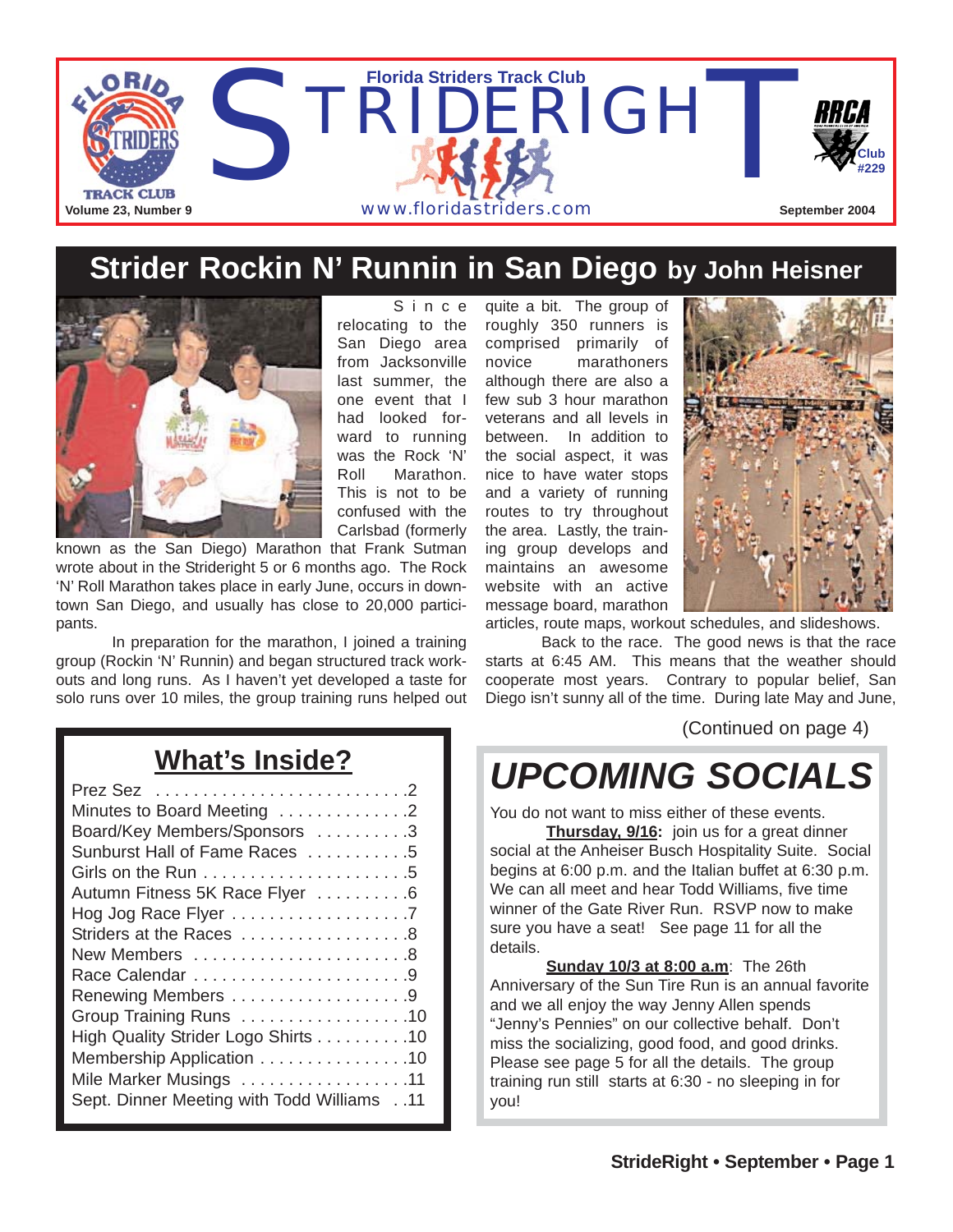# Prez Sez

By Bob Boyd

While we dodged a big weather bullet last month with Hurricane Charlie, our thoughts, prayers, and support go



out to those less fortunate. Thanks to Lou and Warner Millson being all ready for us to socialize at their home on Doctor's Lake only to have a late cancellation because we had so many preparing for the worst and hoping for the best with Hurricane Charlie.

Speaking of the best, we have the owner of the best time ever on the Gate River Run course AND five time winner, Todd Williams, joining us for dinner at the Busch Hospitality Suite on September 16th. We feel very fortunate to have Todd speaking that evening and sharing time with us all. Please see the information elsewhere in this issue to get a check to Kent Smith, our Social Coordinator, to make sure you can join us for the Italian buffet, a great presentation, and did I mention complimentary beer and/or soft drinks?

We also have a very special occasion this month on September 11th. The 2004 Autumn Fitness 5K will be dedicated to the memory of the race's founder, Coach Chuck Cornett. Our intrepid Race Directors, Bobby Greene and Stan Scarlett, will present another fine event. Need a little more encouragement to jump in? How about a well organized Grand Prix event along the prettiest course around, and a complimentary meal from Carrabbas for all the 5K runners? This year's race will feature a One Mile Fun Run which should draw over a 1000 finishers again this year! Thanks to the generosity of the Orange Park Kennel Club we will be able to provide \$1800 in prize money directly to the athletic programs of the six schools with the best participation in the event. Thanks to the support of our many sponsors, racers, and volunteers we should exceed \$7000 in expenditures that directly support children's programs and scholarships in our area this year. We hope to

## **Board of Directors' Minutes, 8/10/04**

Bob Boyd called the meeting to order at 7:00 PM. All directors were present.

### **Treasurer's report/Budget update:**

Warner distributed the 2004 budget (actual vs. expected) updated through August, along with a detailed list of the club's cash disbursements. He projected the club will be approximately \$2,700 ahead of budget by the end of the year. The August treasurer's report was filed as written.

#### **Minutes/Action items:**

One correction is needed to last month's minutes – the 2nd sentence in Memorial Day final accounting report should read '…with \$140 of additional membership collected' (actual on-line registration revenue was \$1,442). The minutes were approved with this correction.

Action item – Tanys requested that Ken review the wording on the membership renewal form as he did for the race waiver.

#### **Hog Jog budget review:**

Bob distributed the 2004 Hog Jog proposed budget. 150 finishers are estimated, with \$750 in sponsorship projected. Steve may need help finding sponsorship for the race.

#### **Refreshment vendor proposal:**

The board discussed the possibility of having a shaved-ice vendor at the Autumn Fitness 5K. Points made for and against included runners not having cash on hand, the race already has refreshments, but families not running the race could purchase the shaved ice. John P. made a motion to turn the decision over to the race directors provided that they are aware of the issues involved and contingent on the permission of the Kennel Club. The motion passed unanimously, and the board felt that the ideal scenario would involve some level of sponsorship from the vendor.

#### **Swimming Pen Creek Elementary request:**

budgeted for children's running this year. A motion was made to donate The club received a funding request from Swimming Pen Creek Elementary to purchase 125 t-shirts to start a running program for the new school. So far the club has spent approximately half of the \$1,600 \$500 to the school and it passed unanimously.

We have enjoyed a 10% merchan-

### discounts from 1st Place Sports from 1st Place Sports for the 1st Place Sports for 1st Place Sports for 1st Place Sports for 1st Place Sports for 1st Place Sports for 1st Place Sports for 1st Place Sports for 1st Place Spo

Bob proposed the creation of a small committee to develop a<br>Bob proposed the creation of a small committee to develop a system and/or set guidelines for now the club supports children's fun-<br>ning. Bob, Warner, Patti, Jeannie, Vanessa, Julie, Gary and John C. volunteered to be on the committee. system and/or set guidelines for how the club supports children's run-

### $\blacksquare$ Multi-year membership status:

Tanys reported that so far 8 families have signed up for 2-year and TT for 3-year memberships. The club has gotten about 30 he<br>members this year. There was some discussion regarding how to members the year there has exited accuracion regarding from the reflect the multi-year memberships in the budget. and 11 for 3-year memberships. The club has gotten about 30 new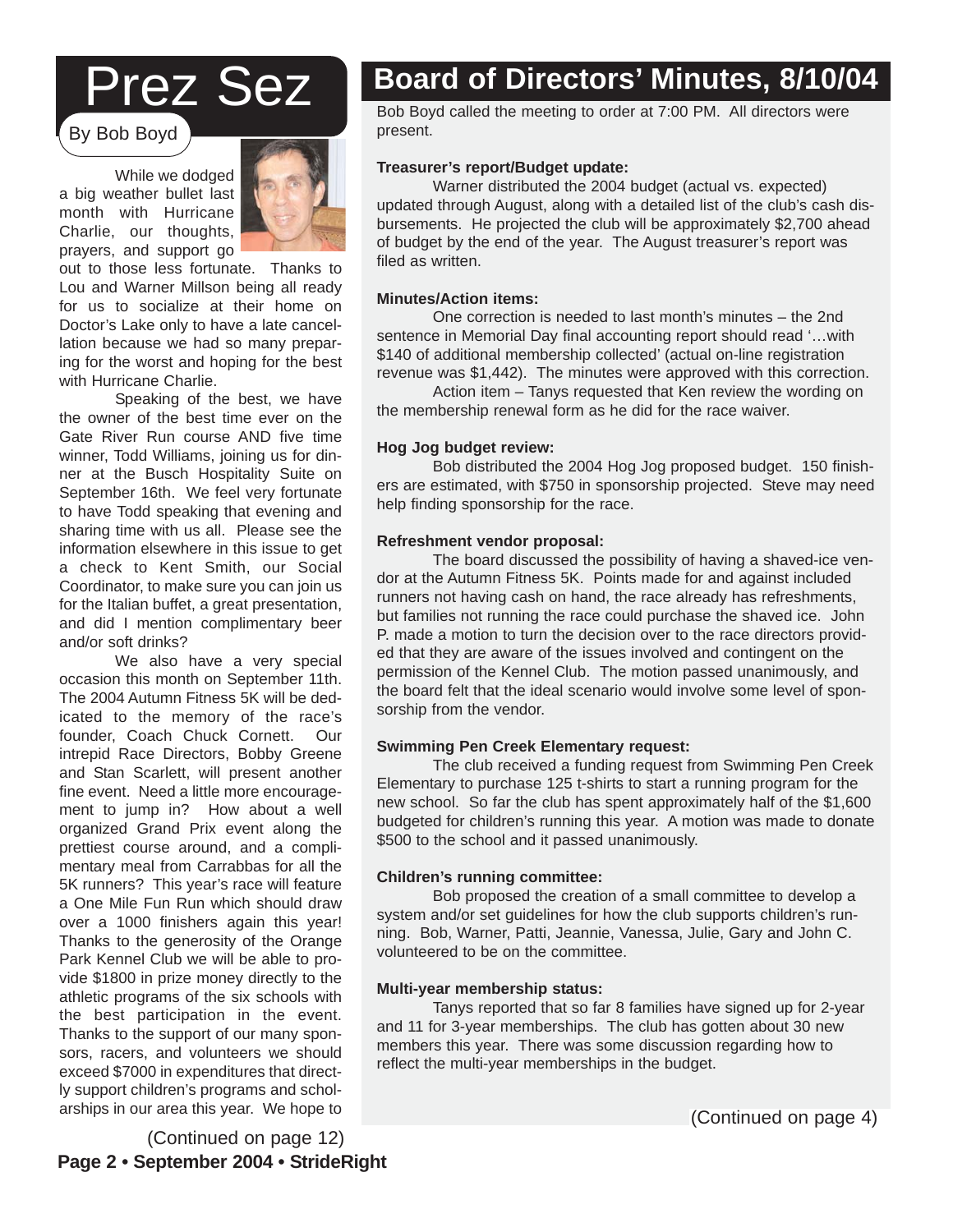

Autumn Fitness 5K

**Pediatric Dentistry & Orthodontics** Donnie A. Myers Gary R. Myers (904) 272-6606

**Publix** 

**Supermarket** 

**Charities** 

Smoak, Davis & Nixon LLP (904) 396-5831

**VAC-CO**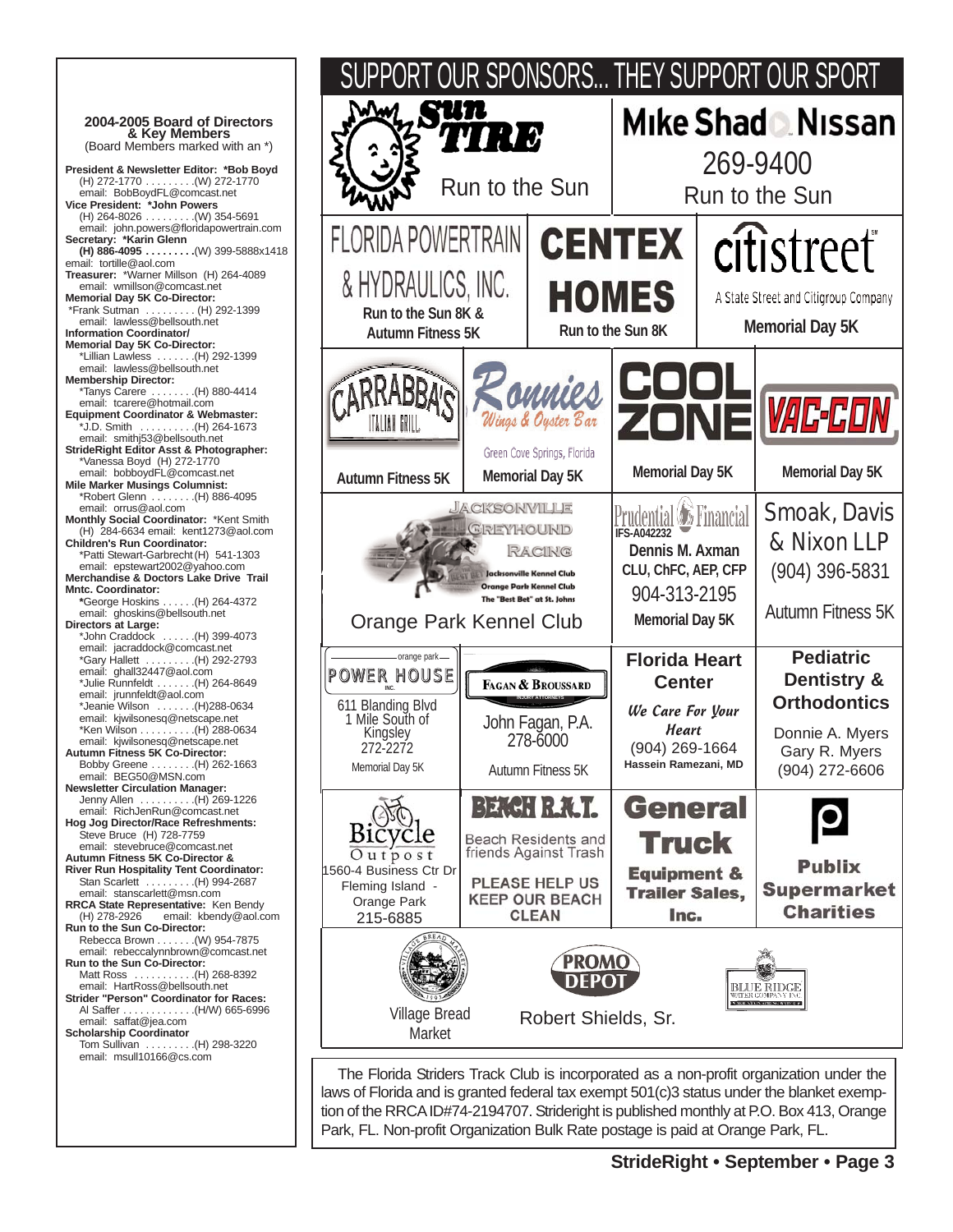## **Board Minutes of 8/10/04 (continued from page 2)**

#### **Race status update:**

Autumn fitness planning is moving along.

Hog Jog – race budget was discussed earlier in the meeting, need volunteers.

Run to the Sun – Matt will be in London on race day so needs a co-director. Bob will check with him to see if he found anyone yet.

Super celebration fun run – Bob is looking for sponsorship.

#### **Race liability/waiver improvement:**

Ken added wording to the waiver regarding photographs and will send out a copy to the board. The plan is to use the new wording for Hog Jog.

### **Open Forum:**

Frank requested that JD remove obsolete items from the website. He will review the website and work with JD to update it (any other members who see obsolete/incorrect information can pass it on to JD).

Kent reported on the socials – next is Todd Williams on September 16th, October will be Sherri and Hardie, and Patti volunteered to host in November.

The meeting was adjourned at 8:15 PM. Next month's meeting will be on Tuesday, September 14th at the Orange Park library.

Respectfully submitted, Karin Glenn

## **Rockin N' Runnin in San Diego (continued from Page 1)**

"June Gloom" invades the coastal areas. This morning marine layer provides a nice cooling effect. The bad news is that the race starts at 6:45 AM. This means that if you live 35 miles from the airport and need to take a shuttle to the start, you need to get up on race day well before 4:00 AM. It seemed like the Disney World Marathon all over again.

Before the start of the marathon, I was worried that the first few miles would be jammed pack with all of the runners. Fortunately for me, each runner was assigned a starting corral based on his/her predicted finish time. I was able to squeak into the first corral and took my position behind the Kenyans and the running Elvises (Elvii). Because of my fortuitous starting position, I encountered no crowding problems once I jogged past the start line. I did hear a couple of my friends mention that they felt it was very congested for the first few miles as they started further back in the pack.

The course is point to point starting in Balboa Park (home to the San Diego Zoo) and ends at the Marine Corps Recruit Depot (near the San Diego Airport). In between, the race passes through the downtown entertainment district and circles Mission Bay (home of Sea World). Although the course is relatively flat (at least by California standards) and net downhill, it's amazing how difficult a 100 foot climb is when it comes at mile 19. Most of the run is fairly scenic except for a couple of stretches on the highway.

Of course, the marathon is best known for its multitude of bands. I had heard that there would be over 40 live bands so I expected to come across some live music just about every half mile. Although there may have been

40 bands, there are only 26 stages (seemed like even less) as there are two or three bands per stage in some cases; one band plays and one or two take breaks. The bands were quite good and I was really feeling my age early on when it appeared that one of the bands was comprised of kids. I later found out that they were in fact kids – four 7th grade boys. In any case, the bands are a nice touch and provide an added mental lift during the race.

When I first signed up for the race in January, I was hoping to break 3:00 but soon realized that was a bit unrealistic based on my times from other races. I then readjusted my goal to 3:10 (7:15 per mile pace) which would qualify me Boston with a few minutes to spare. One thing I have learned in San Diego, it's hard to maintain an even pace when you have to contend with hills. At mile 9, I had a 6:14 mile immediately followed by an 8:02 mile. I was ahead of pace with some time in the bank through 23 miles when we made a turn South right into a headwind. Between the hills and the wind (which was as much psychological), I slowed down the last few miles and ended up losing a couple of minutes. I finished in 3:08:45 which was good for 174th place out of just slightly less than 17,500 participants. Not in the league with the Kenyans, but I'll take it and hope to do even better later this year in Chicago.

Even though most of the times this year were in fact slower than expected, the organizers promote it as the fastest marathon in the West. If you like big marathons with predictable weather and good music, but don't mind some "rolling" hills and getting up well before the roosters, you may want to give the Suzuki Rock 'N' Roll Marathon a try.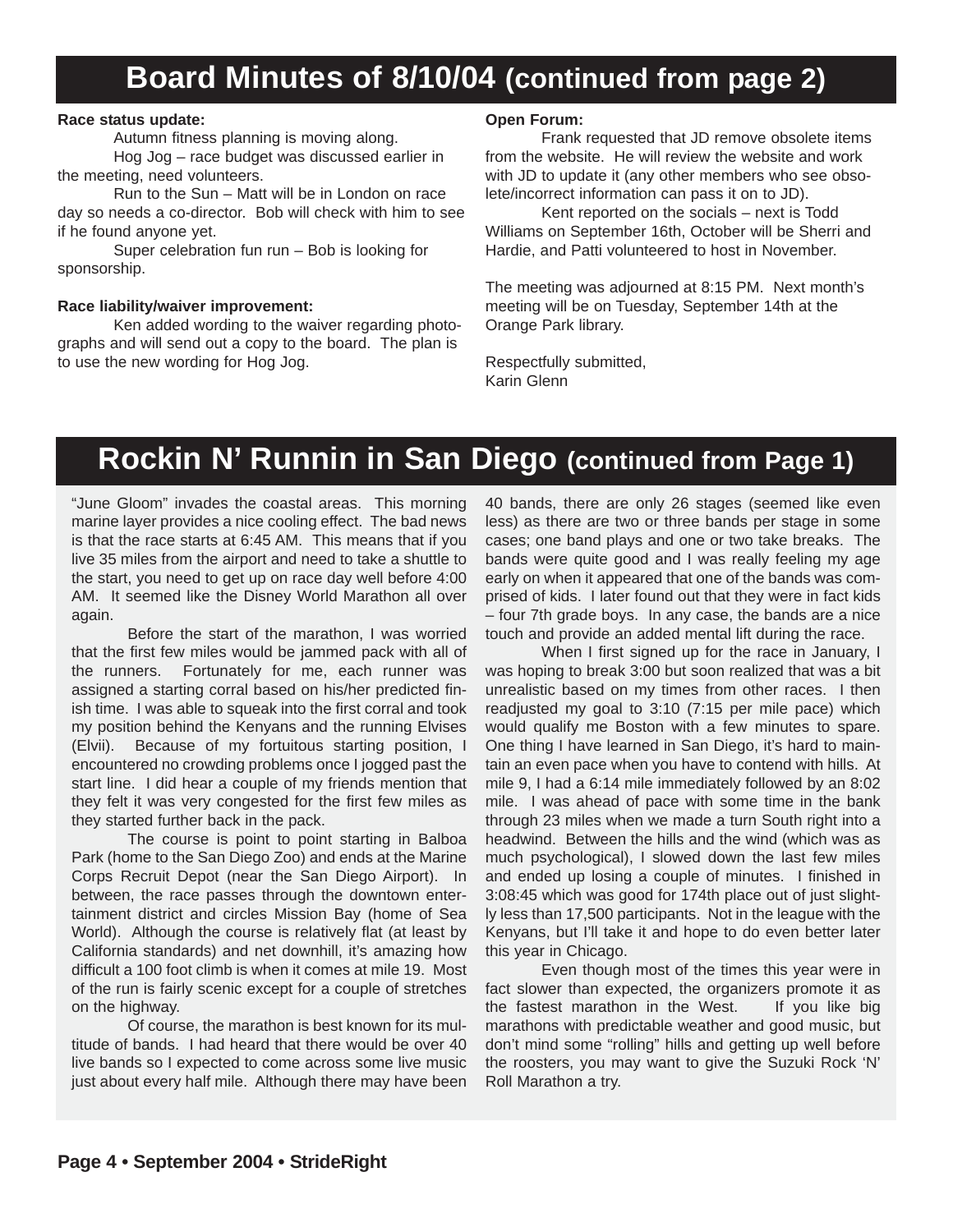### **Sunburst Hall of Fame Races at Notre Dame by J.D. Beck**

We started our trip with a long, but beautiful, drive. Sometimes we go too fast to see what is really there. Take time to see the country you are traveling through, you will love it. Our destination was Notre Dame University in South Bend, Indiana. It was only 1104 miles away. We loved every minute of our trip.

We arrived in South Bend at the Holliday Inn. just one and a half blocks from the start of the race. Accommodations and hospitality were the best I have had in all of the races I have been to. We walked down to the race start after we checked in. The expo was not a focal point. Only a few booths with a local sports store with all of the shoes and equipment available. There was a booth for the local bank for you to sign up for a credit card and get a Notre Dame shirt, which we did. There were other booths under the same tent with generic products. The expo/registration/start was located at the College Football Hall of Fame headquarters in South Bend. It was very interesting and made up for the lack of interest in the expo.

On the lighter side, this race closed down the entire town of South Bend for the races. The races included a, Marathon, Half-marathon, 10K, 5K, and family one mile walk/run. This is the most I have seen offered for all of the family. The starts were staggered for all. There were different courses for each race and all was well organized. It was the best I have seen. The course was filled with hills. All of the hills also had a downhill side after you went up. Remember that. I have been training in 95 degree weather so when we started

the race it was 58 degrees. It was a breeze, as if it was all downhill. When we came to the finish line at the stadium it became emotional. The finish line was supposed to be at the 50 yard line, but due to construction, we had to alter that. I am not disappointed with the finish because it finished at the 10 story mosaic wall



of Touchdown Jesus. When we came down toward the finish line we could hear the Notre Dame Fight song. When we made the final turn for the finish line, which was on the grass, the fight song was playing and we were there. What an experience!!!!!!!!!!!!

Busses were available to transport you back to the start after the race. Parking was available at the finish if you had someone to transport you, which I did. I finished 4th and received a photo of my finish as an award. I will return to this race as it was one of the better ones I have been to

# **26th Sunday Morning Run Anniversary Celebration - October 3, 2004 - Sun Tire, Blanding Blvd.**

There is a long tradition of collecting any money found during the runs and giving it to Jenny Allen, who uses it to provide the goodies for our Sunday Morning Anniversary Celebration. Come help us spend Jenny's Pennies! We'll provide Champagne, Orange juice and coffee. You can bring

fruit, bagels, coffeecake, donuts, etc. to share. Join us for a group picture and help celebrate - 26th Anniversary of our Sunday morning runs from Sun Tire on Blanding Boulevard in Orange Park. The party will start about 8:00 A.M. Jenny does a wonderful job and it is always a very enjoyable time.

### **Girls on the Run - Register by September 6th!**

Girls on the Run is a nonprofit running and healthy living program for girls throughout Northeast Florida,

This innovative and award-winning program uses running as a basis to help girls build character, values and self-esteem. Throughout the Fall season, girls will participate in fun and uplifting running workouts, interactive games, and group discussions while they learn important life skills, teamwork, self-respect, and healthy decision making. The season ends with a 5K (3.1 mile) run which serves as the big

celebration for the girls (not to mention a huge confidence booster and sense of accomplishment)!!!

Girls on the Run is open to girls ages 8-12 from any school and will be held at the following sites this Fall: 1. McArthur YMCA (Fernandina) — Saturdays, 9am-10am, Sept 11-Nov 20

2. Atlantic Elementary (Fernandina) — Mondays & Thursdays, 2:30pm-3:30pm, Sept 13-Nov18

3. Yates YMCA (Jacksonville) — Mondays & Wednesdays, (Continued on Page 11)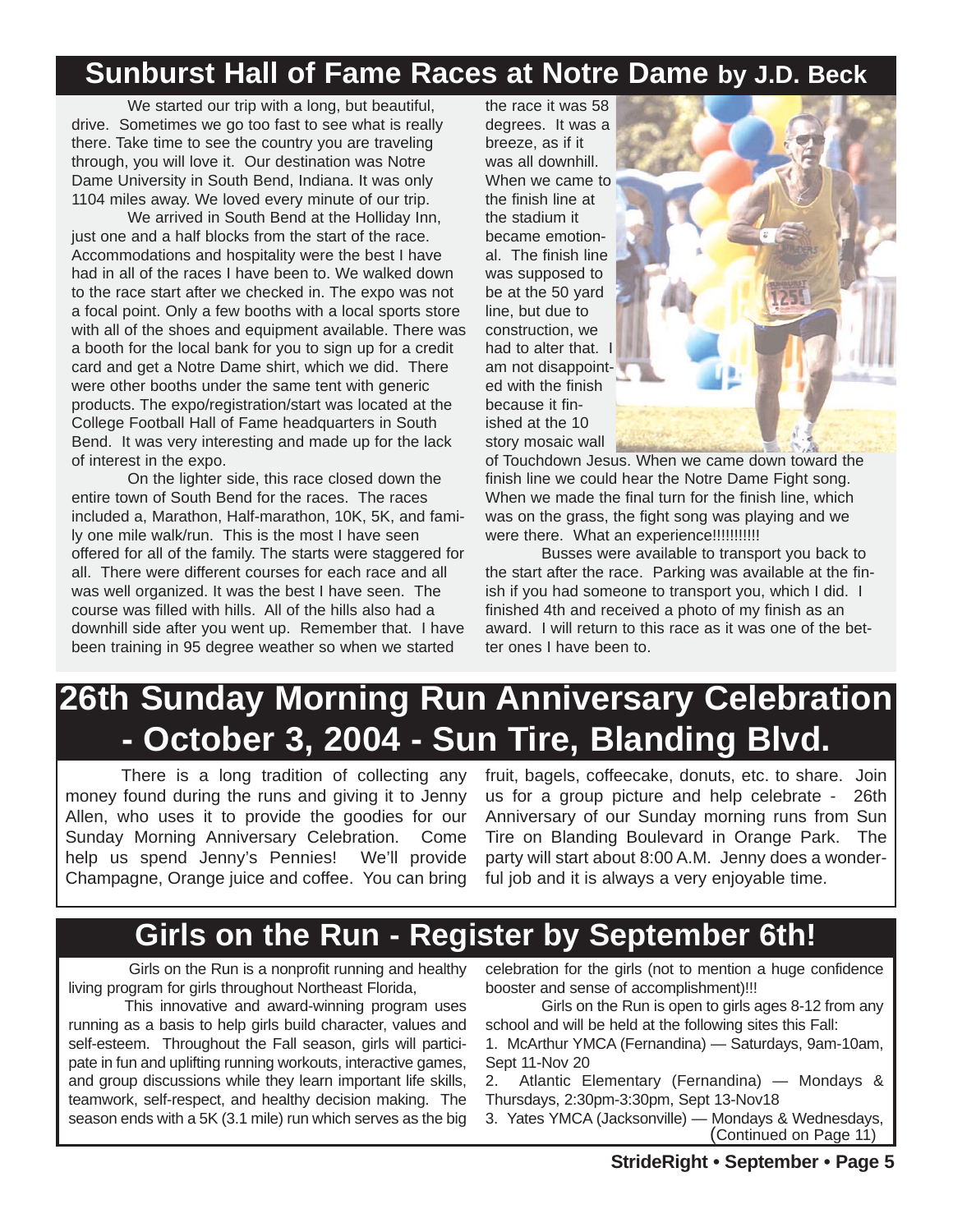

**Carrabba's Italian Grill is providing post race food for all registered participants!**

This 5K Race starts and finishes at the Orange Park Kennel Club, is a USATF Certified Course (FL-02016DL,) stays off of U.S. 17, and is mostly along the beautiful St. Johns. This race is dedicated to the memory of Chuck Cornett.

**5K AWARDS:** Top 3 Male & Female; Top Masters & Grand Masters; plus Top 3 in each age group, Male & Female: **AGE GROUPS**: 10 & under, 11-14, 15-19, 20- 24, 25-29, 30-34, 35-39, 40-44, 45-49, 50-54, 55-59, 60-64, 65-69, 70-74, 75-79, 80 & over. Winners get Carrabba's Gift Certificates as Awards! (No multiple awards)

FLORIDA STRIDERS

**SEPTEMBER 11, 2004** 

Walkers are invited to join us, however there will be  $\ddot{\bullet}$ no Walking Awards category in this race.

**FUN RUN**: One mile Fun Run starts at 9:00 AM. There is no charge for the Fun Run, but all runners . must complete an entry form. Ribbons awarded to all  $\square$ finishers.

**RACE PACKET PICKUP: 1st Place Sports on Wells:** Road in Orange Park, 264-3767, Friday, 9/10/04 noon to • 6:00 PM or at the OP Kennel Club on Race Day. Day of race registration will begin at 6:30 AM. **COST:** Entries received by September 1: \$14 (FL

**Register On Line at Active.com**

#### **StrideRight • September • Page 6** Personal Champion Chip # (can NOT be used for Day of Race registration) AUTUMN FITNESS 5K ENTRY FORM Y  $M \vert F$ N RACE# (FSTC USE ONLY) First Name Ever run/walked a race?<br>
Last Name Ever run/walked a race? Age Street Address (include apt. number) **City** Telephone Number Sex S Adult Sizes State **Zip Code** (no charge) RUN Florida Striders Track Club Member | | Military FUN RUN l know that running a road race is a potentially hazardous activity. I should not enter and run unless I am medically able and properly trained. I agree to abide by any decision of a race official relative to my ability to or liabilities of any kind arising out of my participation in this event even though that liability may arise out of negligence or carelessness on the part of the persons named in this waiver. I also agree that I may be ex race by qualified race personnel in the event medical problems of any cause arise. The race official or the qualified personnel have the right to disqualify me and remove me from the race if, in their opinos the studing se for trained guide dogs used by blind runners. Rev. 6/00. Your Signature **The Parent's Parent's Signature (if under 18 years of age)** Date **Make Check Payable to: Autumn Fitness 5K • 591 Clermont Ave. S**.**• Orange Park, FL 32073**  $M/L$  XL Fee Enclosed \$\_\_\_\_\_\_\_

Striders & Military - \$12). September 2 - 10th: \$17 (Striders & Military - \$15) There is an additional \$2 discount if you have your own ChampionChip except for day of race Registration (see entry form.) Race Day all entries - \$20. Registration includes Tank top, post-race refreshments, which include Carrabba's meal, & race results, which can be viewed at www.FloridaStriders.com. Autumn Fitness Tank Tops are guaranteed to all pre-registered 5K entrants.

**Make check payable to:** Autumn Fitness 5K **Mail completed application & check to: Autumn Fitness 5K 591 Clermont Ave. S. Orange Park, FL 32073**

Race fees are non-refundable

**HEY KIDS!!!** There is a FREE one mile Fun Run at 9:00 AM. There will be a school competition. *5K Winners receive Carrabba's Gift Certificates as Awards!*



<u> JAG KSULWOLLE</u>

**For additional information contact Stan Scarlett at 268-6272,**  stanscarlett@msn.com

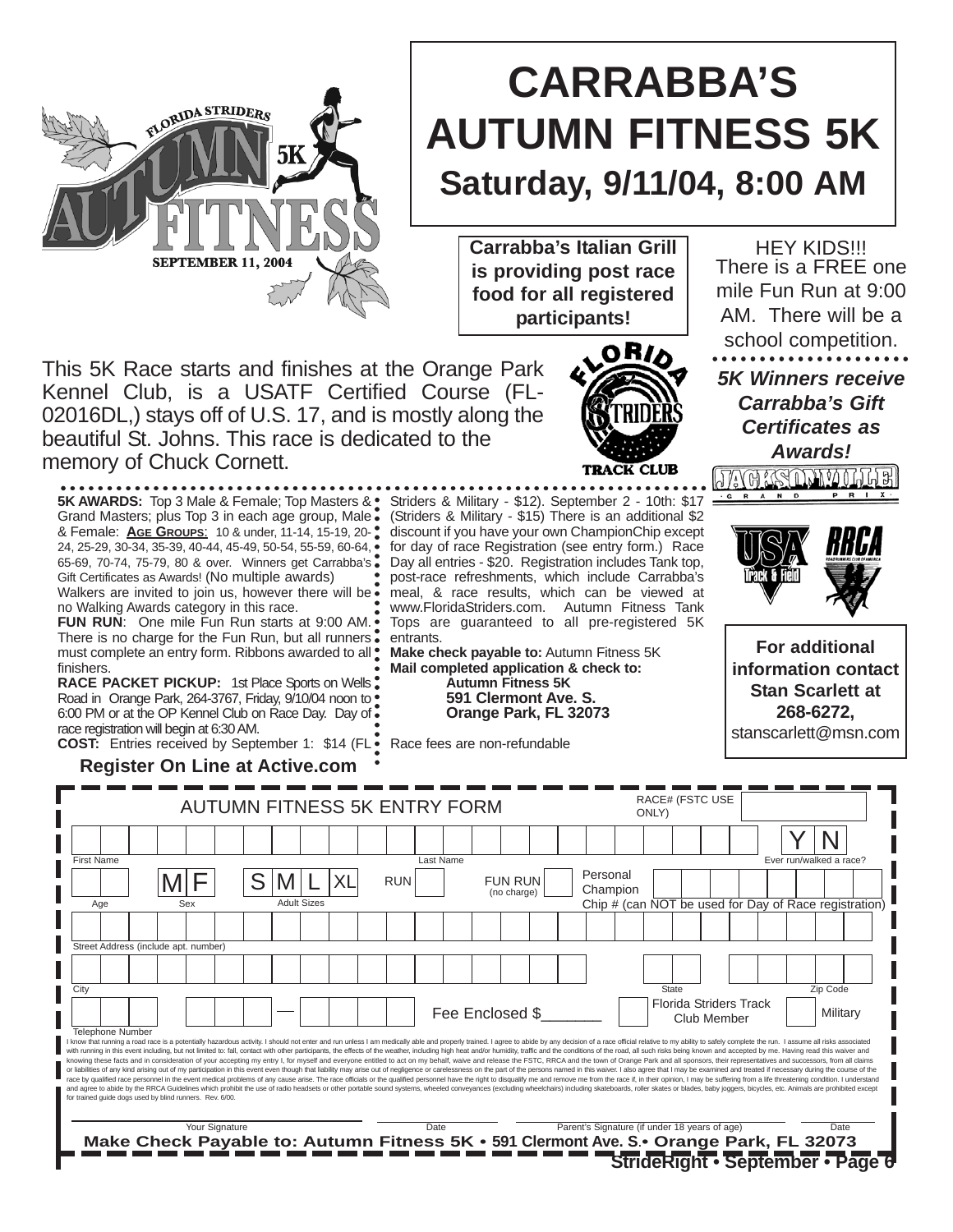### **How to Get There! It's just a short drive from Orange Park with 2 main routes:** From Blanding & I-295:

- 1) South on Blanding to Knight Box Rd 6.5 miles
- 2) Left on Knight Box to 220 1.2 miles
- 3) Right on 220 to 209 (Russell Rd) 1.1 miles
- 4) Left on 209 to 739 (Henley) 1.3 miles
- 5) Right on 739 to Sandridge Rd (739B) 2.3 miles
- 6) Left on Sandridge to Ronnie VanZant Memorial Park - .6 miles

From US 17 & I-295:

- 1) South on US 17 to 220 5.5 miles
- 2) Right on 220 to 209 6.7 miles
- 3) Follow Steps 4-6 above
	- For more information contact Steve Bruce at 904- 728-7759 or email stevebruce@comcast.net



# **5K Race · Saturday · November 6, 2004 · 9:00 AM**

**1 Mile Fun Run - 10:00 AM · Awards Ceremony 10:15 AM · Lake Asbury, FL**

Cross Country course starts and finishes at Ronnie VanZant Memorial Park, 2760 Sandridge Rd

This course will not be suitable for wheelchair or other physically challenged participants.

Two lap cross country course. Spikes may be worn. Please arrive early to familiarize yourself with the course. Walkers are welcome but there will be no separate walking awards.

**Awards & Registration:** Top 3 Male & Female; Top Masters & Grand Masters; plus Top 3 in each age group, Male & Female: **AGE GROUPS**: 10 & under, 11-14, 15-19, 20-24, 25-29, 30-34, 35-39, 40-44, 45-49, 50-54, 55-59, 60- 64, 65-69, 70-74, 75-79, 80 & over. No multiple awards. FUN RUN: There is no charge for the Fun Run, but all runners must complete an entry form. Ribbons awarded to all finishers.

**RACE PACKET PICKUP:** Day of race only. Packet pickup & day of race registration will begin at 7:30 AM.

**COSTS: (I**ncludes T-Shirt and Post-race refreshments; T-Shirts are guaranteed to all pre-registered 5K entrants).**:** 

| <b>Entry received by</b> | <b>Striders/Military</b> | <b>Others</b> |
|--------------------------|--------------------------|---------------|
| October 27th             | \$10                     | \$12          |
| $10/28 - 11/5$           | \$13                     | \$15          |
| Race Day, 11/6           | \$20                     | \$20          |

**Make check payable to: Hog Jog 5K Mail completed application & check to: Hog Jog 1228 Blue Heron Lane Jacksonville Beach, FL 32250**

(Race fees are non-refundable.)

**Prefer the convenience of On Line Membership, Renewal, or Race Registration? Visit Active.com. They charge \$2 for their service.**

|            |                         |                                      |                |  |                    |  |            | <b>HOG JOG 5K ENTRY FORM</b> |                 |                               |  |                                               | ONLY) |       | <b>RACE# (FSTC USE</b>                       |  |                                                                                                                                                                                                                                                                                                                                                                                                                                                                                                                                                                                                                                                                                                                                                                                                                                                                                                                                                                                                                                                                                                                                                                                                                                                                                                                                                                                                          |  |
|------------|-------------------------|--------------------------------------|----------------|--|--------------------|--|------------|------------------------------|-----------------|-------------------------------|--|-----------------------------------------------|-------|-------|----------------------------------------------|--|----------------------------------------------------------------------------------------------------------------------------------------------------------------------------------------------------------------------------------------------------------------------------------------------------------------------------------------------------------------------------------------------------------------------------------------------------------------------------------------------------------------------------------------------------------------------------------------------------------------------------------------------------------------------------------------------------------------------------------------------------------------------------------------------------------------------------------------------------------------------------------------------------------------------------------------------------------------------------------------------------------------------------------------------------------------------------------------------------------------------------------------------------------------------------------------------------------------------------------------------------------------------------------------------------------------------------------------------------------------------------------------------------------|--|
|            |                         |                                      |                |  |                    |  |            |                              |                 |                               |  |                                               |       |       |                                              |  |                                                                                                                                                                                                                                                                                                                                                                                                                                                                                                                                                                                                                                                                                                                                                                                                                                                                                                                                                                                                                                                                                                                                                                                                                                                                                                                                                                                                          |  |
| First Name |                         |                                      |                |  |                    |  |            | Last Name                    |                 |                               |  |                                               |       |       |                                              |  | Ever run/walked a race?                                                                                                                                                                                                                                                                                                                                                                                                                                                                                                                                                                                                                                                                                                                                                                                                                                                                                                                                                                                                                                                                                                                                                                                                                                                                                                                                                                                  |  |
|            |                         |                                      |                |  |                    |  | <b>RUN</b> |                              |                 | <b>FUN RUN</b><br>(no charge) |  |                                               |       |       |                                              |  |                                                                                                                                                                                                                                                                                                                                                                                                                                                                                                                                                                                                                                                                                                                                                                                                                                                                                                                                                                                                                                                                                                                                                                                                                                                                                                                                                                                                          |  |
|            | Age                     |                                      | Sex            |  | <b>Adult Sizes</b> |  |            |                              |                 |                               |  |                                               |       |       |                                              |  |                                                                                                                                                                                                                                                                                                                                                                                                                                                                                                                                                                                                                                                                                                                                                                                                                                                                                                                                                                                                                                                                                                                                                                                                                                                                                                                                                                                                          |  |
|            |                         |                                      |                |  |                    |  |            |                              |                 |                               |  |                                               |       |       |                                              |  |                                                                                                                                                                                                                                                                                                                                                                                                                                                                                                                                                                                                                                                                                                                                                                                                                                                                                                                                                                                                                                                                                                                                                                                                                                                                                                                                                                                                          |  |
|            |                         | Street Address (include apt. number) |                |  |                    |  |            |                              |                 |                               |  |                                               |       |       |                                              |  |                                                                                                                                                                                                                                                                                                                                                                                                                                                                                                                                                                                                                                                                                                                                                                                                                                                                                                                                                                                                                                                                                                                                                                                                                                                                                                                                                                                                          |  |
|            |                         |                                      |                |  |                    |  |            |                              |                 |                               |  |                                               |       |       |                                              |  |                                                                                                                                                                                                                                                                                                                                                                                                                                                                                                                                                                                                                                                                                                                                                                                                                                                                                                                                                                                                                                                                                                                                                                                                                                                                                                                                                                                                          |  |
| City       |                         |                                      |                |  |                    |  |            |                              |                 |                               |  |                                               |       | State |                                              |  | Zip Code                                                                                                                                                                                                                                                                                                                                                                                                                                                                                                                                                                                                                                                                                                                                                                                                                                                                                                                                                                                                                                                                                                                                                                                                                                                                                                                                                                                                 |  |
|            |                         |                                      |                |  |                    |  |            |                              | Fee Enclosed \$ |                               |  |                                               |       |       | <b>Florida Striders Track</b><br>Club Member |  | Military                                                                                                                                                                                                                                                                                                                                                                                                                                                                                                                                                                                                                                                                                                                                                                                                                                                                                                                                                                                                                                                                                                                                                                                                                                                                                                                                                                                                 |  |
|            | <b>Telephone Number</b> | used by blind runners. Rev. 6/00.    |                |  |                    |  |            |                              |                 |                               |  |                                               |       |       |                                              |  | I know that running a road race is a potentially hazardous activity. I should not enter and run unless I am medically able and properly trained. I agree to abide by any decision of a race official relative to my ability to<br>with running in this event including, but not limited to: fall, contact with other participants, the effects of the weather, including high heat and/or humidity, traffic and the conditions of the road, all such risks being<br>knowing these facts and in consideration of your accepting my entry I, for myself and everyone entitled to act on my behalf, waive and release the FSTC, RRCA and all sponsors, their representatives and successors, from all<br>out of my participation in this event even though that liability may arise out of negligence or carelessness on the part of the persons named in this waiver. I also agree that I may be examined and treated if necessary dur<br>nel in the event medical problems of any cause arise. The race officials or the qualified personnel have the right to disqualify me and remove me from the race if, in their opinion, I may be suffering from a life threateni<br>RRCA Guidelines which prohibit the use of radio headsets or other portable sound systems, wheeled conveyances (excluding wheelchairs) including skateboards, roller skates or blades, baby joggers, bicycles, etc. Animals are |  |
|            |                         |                                      | Your Signature |  |                    |  |            | Date                         |                 |                               |  | Parent's Signature (if under 18 years of age) |       |       |                                              |  | Date                                                                                                                                                                                                                                                                                                                                                                                                                                                                                                                                                                                                                                                                                                                                                                                                                                                                                                                                                                                                                                                                                                                                                                                                                                                                                                                                                                                                     |  |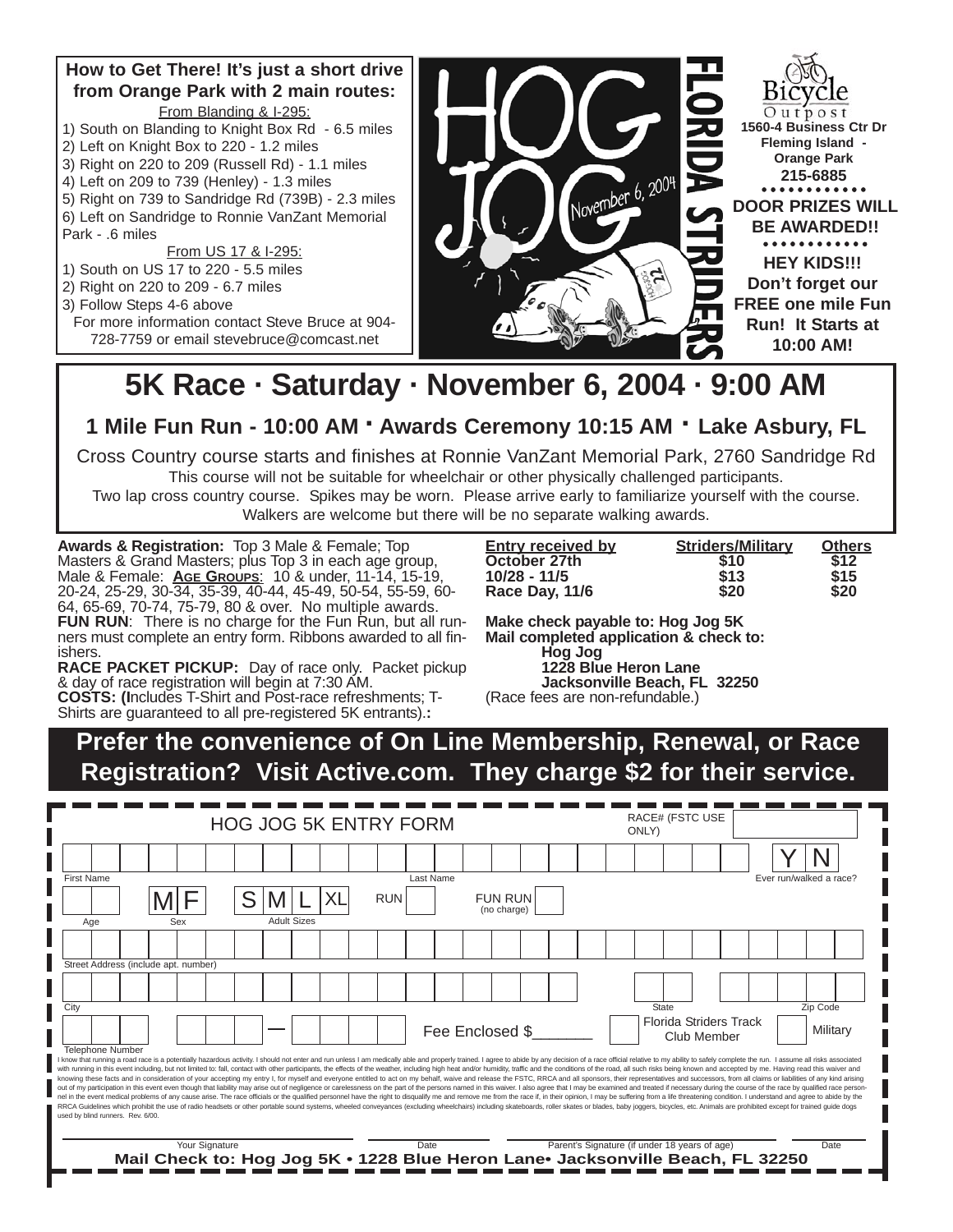# **STRIDERS AT THE RACES RACE RESULTS To get your race results published, email StriderResults@aol.com**

| <b>SUMMER IN THE CITY 5K</b>    |                |                        | <b>TOUR DE PAIN</b> |                                    | 4 Mi.               | Mile                     | 5K    | <b>Total Time</b> |
|---------------------------------|----------------|------------------------|---------------------|------------------------------------|---------------------|--------------------------|-------|-------------------|
|                                 | Hemming Plaza  |                        |                     | 4 Mi. Beach Run, Mile Sizzler, Jax |                     | Kacee Bryner             |       |                   |
|                                 | July 24, 2004  |                        | <b>Landing 5K</b>   |                                    | 37:28 7:27          |                          | 26:36 | 1:11:51           |
|                                 |                |                        | August 6 & 7        |                                    | Jim Klein           |                          |       |                   |
| <b>Chris Powers</b>             | 15:52 O/A Male |                        |                     |                                    | 37:25               | 7:25                     | 26:57 | 1:12:07           |
| <b>Bill Phillips</b>            | 18:55 1st A/G  | 4 Mi.<br>Mile          | 5K                  | <b>Total Time</b>                  |                     | Gordon Slater            |       |                   |
| <b>Bernie Candy</b>             | 19:12 1st A/G  | John Metzgar           |                     | 3rd O/A                            | 40:01               | 8:20                     | 27:52 | 1:16:13           |
| <b>Victor Corrales</b>          | 19:42 2nd A/G  | 23:20<br>4:44          | 16:20               | 44:20                              |                     | Roxanne Slater           |       |                   |
| Patrick McKeefery 20:00 2nd A/G |                | Karin Glenn            |                     | 1st O/A                            | 39:40 8:34          |                          | 29:40 | 1:17:54           |
| <b>Gary Gills</b>               | 21:53          | 25:37 5:24             | 17:57               | 48:58                              | Alan Phillips       |                          |       |                   |
| <b>Frank Frazer</b>             | 21:58 1st A/G  | <b>Bill Dunn</b>       |                     | 2nd A/G                            | 41:06 8:05          |                          | 30:04 | 1:19:15           |
| <b>Thom Henkel</b>              | 22:27 2nd A/G  | 26:53 5:29             | 18:55               | 51:17                              | Shirlee Algire      |                          |       |                   |
| Lewis Buzzell                   | 22:35          | <b>Victor Corrales</b> |                     | 3rd A/G                            | 42:43               | 7:57                     | 28:52 | 1:19:32           |
| Tom Zicafoose                   | 23:00          | 27:43<br>5:49          | 19:38               | 53:10                              |                     | <b>Sharon Bridges</b>    |       |                   |
| Dave Bokros                     | 23:33          | Denise Metzgar         |                     | 2nd A/G                            | 42:32 8:22          |                          | 29:41 | 1:20:35           |
| Danny Kane                      | 23:47          | 27:59 5:50             | 20:02               | 53:51                              |                     | Maryanne Bolin           |       |                   |
| John Gauer                      | 23:48 3rd A/G  | <b>Ted Algire</b>      |                     |                                    | 44:09 8:11          |                          | 30:27 | 1:22:47           |
| JD Beck                         | 25:16          | 29:21 5:33             | 20:21               | 55:15                              | <b>Josh Stanley</b> |                          |       |                   |
| Dennis Lee                      | 25:39          | <b>Rexx Weir</b>       |                     |                                    | 45:54 8:29          |                          | 30:42 | 1:25:05           |
| Darrel Whitworth                | 26:01          | 29:07 6:13             | 21:11               | 56:31                              | Kathy Klein         |                          |       |                   |
| Sue Whitworth                   | 26:20          | Randy Arend            |                     |                                    | 44:32 9:06          |                          | 31:55 | 1:25:33           |
| Ed Kelly                        | 26:32          | 29:51<br>5:58          | 20:52               | 56:41                              | Lupita Trujillo     |                          |       |                   |
| Vicki Choinski                  | 26:34 3rd A/G  | <b>Gary Hallett</b>    |                     |                                    | 45:27 9:14          |                          | 31:27 | 1:26:28           |
| Kent Smith                      | 27:27          | 31:42 5:58             | 21:43               | 59:23                              |                     | <b>Brenda Schwelling</b> |       |                   |
| Leo Sheckells                   | 27:40 1st A/G  | Paul Berna             |                     |                                    | 48:40 9:33          |                          | 31:43 | 1:29:56           |
| <b>Barbara Whitter</b>          | 28:50          | 32:20<br>6:38          | 23:08               | 1:02:06                            | <b>Paul Crist</b>   |                          |       |                   |
| Gordon Slater                   | 29:13          | Sharon Lucie           |                     | 2nd A/G                            | 51:07 9:05          |                          | 34:41 | 1:34:53           |
| <b>Shirley Henkel</b>           | 30:05          | 33:03 6:38             | 23:09               | 1:02:50                            | Al Saffer           |                          |       |                   |
| Maryann Bolin                   | 30:21          | <b>Chuck Bryner</b>    |                     |                                    | 50:39               | 10:30                    | 35:33 | 1:36:42           |
| Tom Sullivan                    | 30:26          | 33:26<br>7:00          | 23:49               | 1:04:15                            |                     | <b>Susan Stanley</b>     |       |                   |
| Freddy Fillingham               | 33:24          | Dan Ovshak             |                     |                                    | 59:22               | 9:15                     | 32:31 | 1:41:08           |
| Al Saffer                       | 36:48 3rd A/G  | 33:58 6:56             | 24:17               | 1:05:11                            | Katie Stanley       |                          |       |                   |
| <b>Trish Kabus</b>              | 36:48          | Kent Smith             |                     |                                    | 59:22 9:27          |                          | 35:20 | 1:41:09           |
| Joe Connolly                    | 38:00 1st A/G  | 36:06<br>7:12          | 25:06               | 1:08:24                            |                     | Jerrine Hamm             |       |                   |
| Jerrine Hamm                    | 39:40 1st A/G  | <b>JD Beck</b>         |                     |                                    | 56:36               | 11:33                    | 39:02 | 1:47:11           |
| <b>Tellis Martin</b>            | 44:15 2nd A/G  | 37:01<br>7:55          | 26:03               | 1:10:59                            | Tom Sullivan        |                          |       |                   |
|                                 |                | JD Smith               |                     |                                    | 44:52               | 7:59                     |       |                   |
|                                 |                | 37:58<br>7:16          | 25:45               | 1:10:59                            |                     |                          |       |                   |
|                                 |                | <b>Scott Arend</b>     |                     | 3rd A/G                            |                     |                          |       |                   |
|                                 |                | 38:56<br>7:23          | 25:20               | 1:11:39                            |                     |                          |       |                   |

# **Welcome New Members!**

**· Monique Fuentes · Chris Hervey**

**Keith Holland** 

**· Keith Jernigan**

**· Daniel Kane**

- **· Debbie Johnson**
- **· Todd Perkins**

to b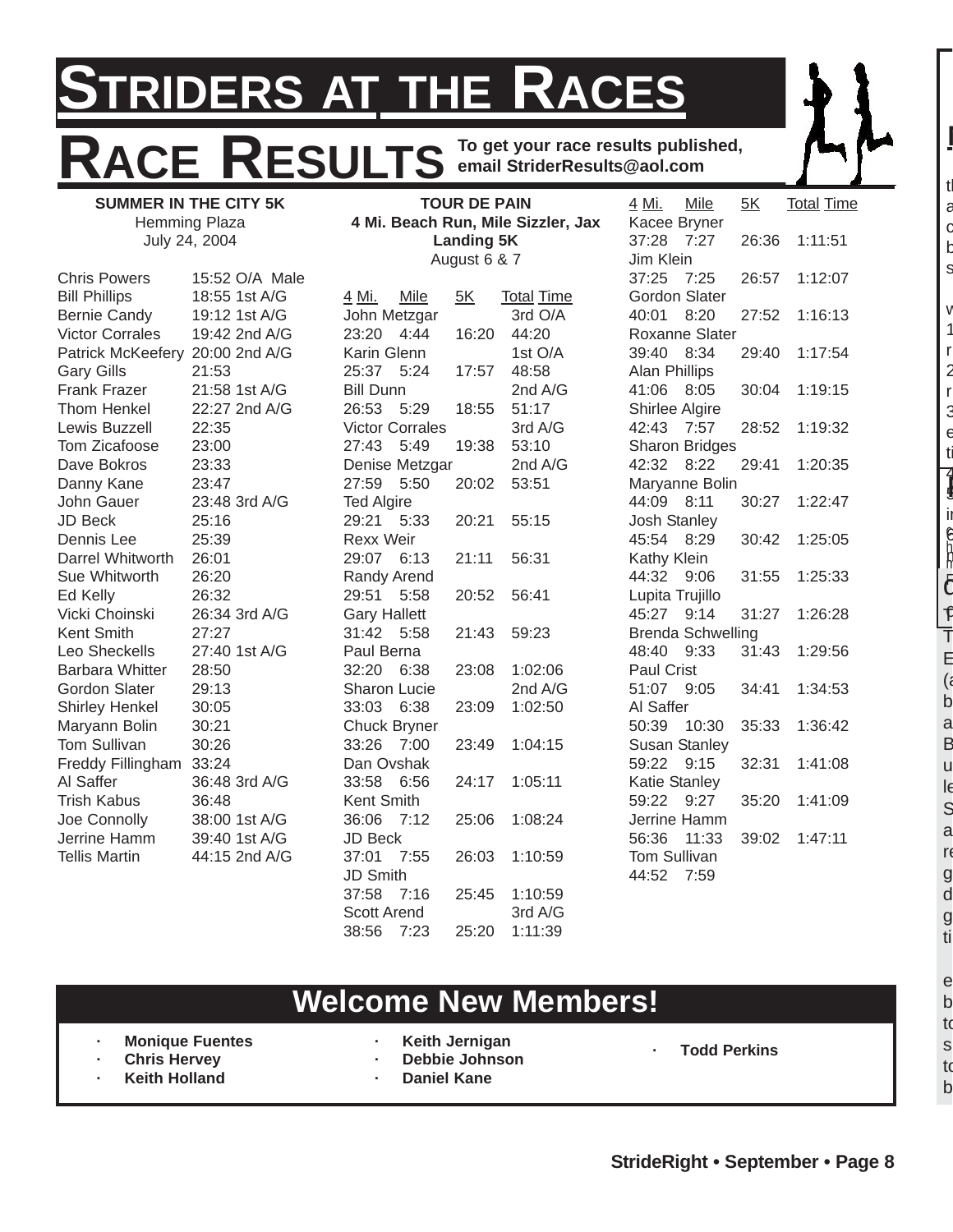Race Calendar

Published as a service. Accuracy is not guaranteed. If you would like your race listed: Contact Ken Bendy, RRCA State Rep. (N. Florida) (904) 278-2926 or E-mail kbendy@aol.com.

|               | for a NF list, with web links, see http://members.aol.com/rrcahtml/rrcacal.htm |             |                                    |                                    |  |  |  |  |  |
|---------------|--------------------------------------------------------------------------------|-------------|------------------------------------|------------------------------------|--|--|--|--|--|
| <b>DATE</b>   | <b>EVENT</b>                                                                   | <b>TIME</b> | <b>LOCATION</b>                    | <b>CONTACT</b>                     |  |  |  |  |  |
| Sep. 4        | Turtle Trot 5/10K                                                              | 7:00 a.m.   | Atlantic Rec. Ctr, .Atlantic Ave,  | 904-491-0369                       |  |  |  |  |  |
|               |                                                                                |             | Fernandina Beach                   | AlRunners@aol.com                  |  |  |  |  |  |
| Sep. 11       | <b>25th Annual Autumn</b>                                                      | 8:00 a.m.   | <b>Orange Park Kennel Club, US</b> | (904) 268-6272                     |  |  |  |  |  |
|               | <b>Fitness 5K</b>                                                              |             | 17 & Wells Rd, Orange Park         | stanscarlett@msn.com               |  |  |  |  |  |
|               |                                                                                |             |                                    | <b>Florida Striders Track Club</b> |  |  |  |  |  |
| Sep.          | <b>Festival Of Races</b>                                                       |             | Jekyll Island Beach, GA            | $(912) 635 - 3025$                 |  |  |  |  |  |
| 17/18         | 3 Races in 24 Hours                                                            |             | Great Dunes Golf Course,           | decook@bellsouth.net               |  |  |  |  |  |
|               | 5K.                                                                            | 6:30 p.m.   | Millionaire's Village              |                                    |  |  |  |  |  |
|               | 5K                                                                             | 7:00 a.m.   |                                    |                                    |  |  |  |  |  |
|               | 5K                                                                             | 6:30 p.m.   |                                    |                                    |  |  |  |  |  |
| Sep. 18       | <b>Endless Summer 10K</b>                                                      | $7:30$ a.m. | Anastasia State Park               | 904) 824-9980                      |  |  |  |  |  |
|               | <b>Cross Country</b>                                                           |             | St. Augustine Beach                |                                    |  |  |  |  |  |
| Sep. 18       | Children's Way 5K                                                              | 8:00 a.m.   | <b>Ronald McDonald House</b>       | $(904) 807 - 4672$                 |  |  |  |  |  |
|               |                                                                                |             | 824 Children's Way, Jax            |                                    |  |  |  |  |  |
| Sep. 25       | Beaches Dog Run 5K W/dogs                                                      | 8:00 a.m.   | <b>Red Cross Lifeguard Tower</b>   | 904) 739-1917                      |  |  |  |  |  |
|               | W/O dogs                                                                       | $9:00$ a.m. | Jax Beach                          |                                    |  |  |  |  |  |
| Sep. 25       | PACE Race 5K                                                                   | 6:00 p.m.   | <b>Baptist Cancer Institute</b>    | $(904) 739 - 1917$                 |  |  |  |  |  |
|               |                                                                                |             | 1234 San Marco Blvd.               |                                    |  |  |  |  |  |
| Oct. 2        | <b>1st Annual Marine Corps</b>                                                 | 8:00 a.m.   | <b>Memorial Wall</b>               | $(904)$ 739-1900                   |  |  |  |  |  |
|               | Half Marathon & 5K                                                             |             | Alltel Stadium, Jax                |                                    |  |  |  |  |  |
| Oct.9         | Dignity U Wear 5K                                                              | 8:00 a.m.   | City Hall, Ash Street, Fernandina  | $(904)$ 387-0528                   |  |  |  |  |  |
| Oct. 10       | Senior Games 5K Run/Walk                                                       | 8:00 a.m.   | Cypress Village, 4600 Middleton    | $(904) 639 - 8027$                 |  |  |  |  |  |
|               | Age 50 & over                                                                  |             | Park Circle East, Jax              |                                    |  |  |  |  |  |
| Oct. 14       | Corporate Run 5K                                                               | 6:30 p.m.   | Jacksonville Landing               | (904) 739-1917                     |  |  |  |  |  |
| Oct. 16       | Fleet Feet 5 km                                                                | $7:30$ a.m. | <b>City Hall Fernandina Beach</b>  | $(904)$ 387-0528                   |  |  |  |  |  |
| Oct. 16       | <b>Tom Walker Memorial</b>                                                     | 8:00 a.m.   | <b>Fire Station</b>                | $(352)$ 271-3246                   |  |  |  |  |  |
|               | Micanopy Half Marathon                                                         |             | Micanopy                           |                                    |  |  |  |  |  |
|               | RRCA State Championship                                                        |             |                                    |                                    |  |  |  |  |  |
| <b>Nov. 6</b> | <b>Hog Jog 5K</b>                                                              | 9:00 a.m.   | <b>Ronnie VanZant Park</b>         | (904) 728 7759.                    |  |  |  |  |  |
|               |                                                                                |             | <b>Sandridge Road</b>              | Stevebruce@comcast.net             |  |  |  |  |  |
|               |                                                                                |             | Lake Asbury (Middleburg)           | <b>Florida Striders Track Club</b> |  |  |  |  |  |
| April 16      | Run to the Sun 8K                                                              | 8:00 a.m.   | <b>Orange Park Kennel Club, US</b> | $(904)$ 268-8392                   |  |  |  |  |  |
|               |                                                                                |             | 17 & Wells Rd, Orange Park         | HartRoss@bellsouth.net             |  |  |  |  |  |
|               |                                                                                |             |                                    | <b>Florida Striders Track Club</b> |  |  |  |  |  |
| <b>May 30</b> | <b>Memorial Day 5K</b>                                                         | 8:00 a.m.   | <b>Spring Park,</b>                | $(904)292 - 1399$                  |  |  |  |  |  |
|               |                                                                                |             | <b>Green Cove Springs</b>          | lawless@bellsouth.net              |  |  |  |  |  |
|               |                                                                                |             |                                    | <b>Florida Striders Track Club</b> |  |  |  |  |  |

# **Welcome Back Renewing Members!**

- **Steve, Maria, & Isabel Bruce/Padin**
- **John Kotsubka**
- **Dennis Lane**
- **Robert & Diane Grimmig** • **Bruce Holmes**
- **August Leone**
	- **Maria McNary**
- **Bill Phillips**
- **Julie Runnfeldt**
- **Patti, J.D. & Kate**
- **(Bouvatte) Stewart-Garbrecht**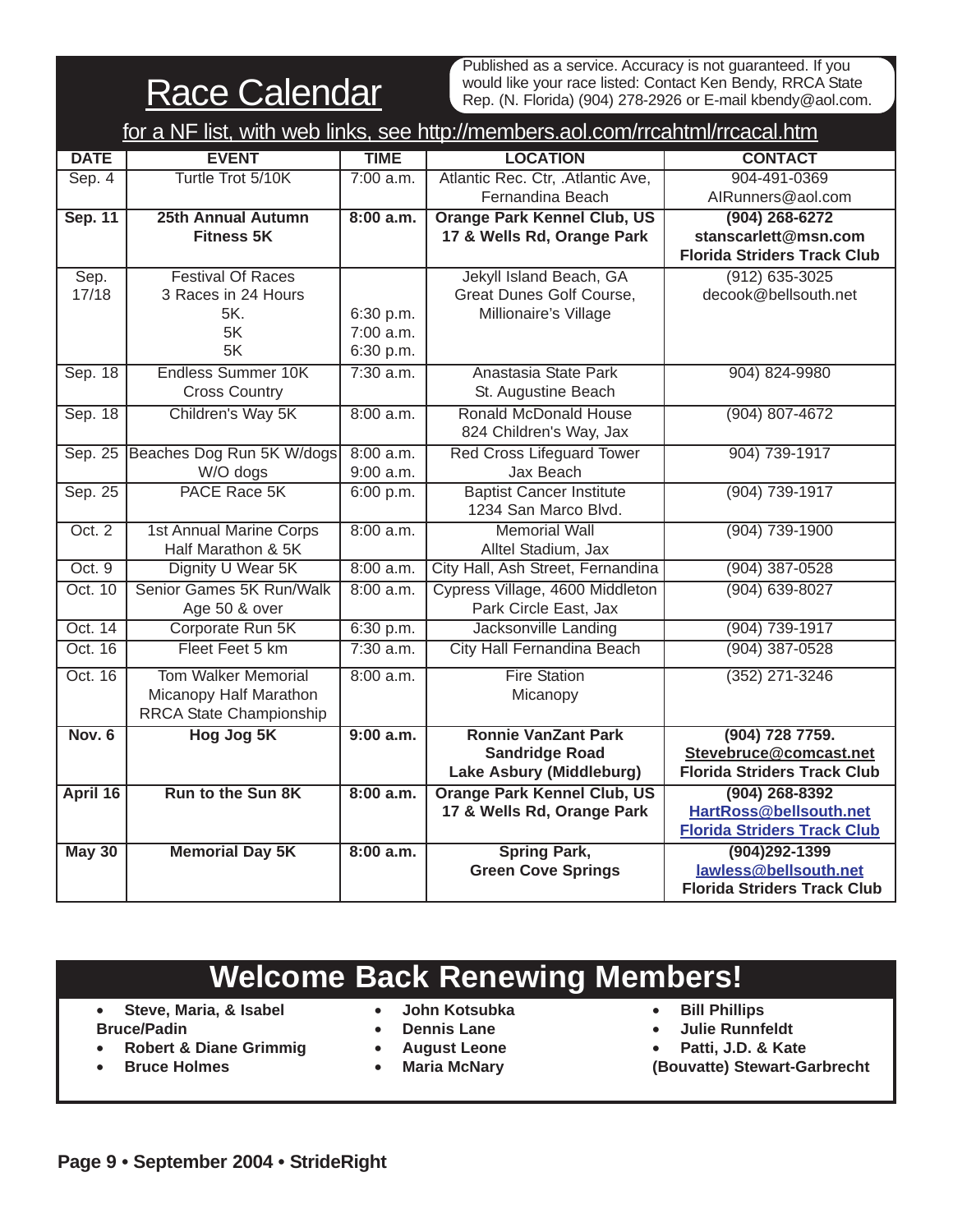# **GROUP TRAINING RUNS**

| <b>DAY</b>       | <b>TIME</b> | <b>DISTANCE</b>          | <b>JACKSONVILLE AREA</b>                          | <b>CONTACT</b>                            |
|------------------|-------------|--------------------------|---------------------------------------------------|-------------------------------------------|
| <b>Sunday</b>    | 6:30 AM     |                          | 5 to 10 Mi. Various Atlantic Beach Sea Turtle     | Jakson Badenhoop (904) 285-1552 jakson-   |
|                  |             | pace groups              | llnn                                              | ba@ilnk.com                               |
| <b>Sunday</b>    | 6:30 AM     |                          | 6 to 20 Mi. Various Orange Park Sun Tire          | Bob Boyd (904) 272-1770                   |
|                  |             | pace groups              | <b>Blanding Blvd.</b>                             | BobBoydFL@Comcast.net                     |
| <b>Sunday</b>    | 10:00       | 3-8 Mi. Trail Run        | <b>Ponte Vedra Guana State</b>                    | Craig O'Neal (904) 285-9097 autofinance-  |
|                  | AM          |                          | <b>Park</b>                                       | man@yahoo.com                             |
| <b>Monday</b>    | 5:30 PM     | 6 Mi. Downtown           | Jacksonville Charthouse                           | Karin or Rob Glenn (904) 886-4095         |
|                  |             | <b>Bridges</b>           | <b>Rest. parking lot</b>                          |                                           |
| <b>Tuesday</b>   | 6:30 PM     | 5.5 MI. River Road       | <b>Orange Park, 1st Place</b>                     | John Metzgar (904) 264-3767 work or (904) |
| NEW!             |             | Area, Various paces      | Sports, 550-7 Wells Rd                            | 215-9440                                  |
| Weds.            | 6:30 PM     | <b>Interval Training</b> | <b>Orange Park, St. Johns</b>                     | John Metzgar(904) 264-3767 work or Bob    |
| NEW!             |             |                          | Country Day Track-park @                          | Boyd (904) 272-1770,                      |
|                  |             |                          | Lakeside Elem. on Moody                           | BobBoydFL@Comcast.net                     |
| Weds.            | 5:30 PM     | <b>Interval Training</b> | Jacksonville Bolles School Bob Carr (904)743-3325 |                                           |
|                  |             |                          | <b>San Marco Blvd.</b>                            |                                           |
| Weds.            | 6:00 PM     | 6.5 Mi. Easy pace        | Jacksonville Boone Park                           | Bernie Gross (904) 272-5995               |
|                  |             |                          | Riverside                                         | berniegross@juno.com                      |
| <b>Thursday</b>  | 6:00 PM     | 5 Mi.                    | <b>Gracor Fitness Ctr. 1950</b>                   | <b>Brett Chepenik (904) 398-6442</b>      |
|                  |             |                          | <b>San Marco</b>                                  |                                           |
| Thursday 6:20 PM |             | <b>Varied distances</b>  | Jacksonville Beach                                | Jakson Badenhoop (904) 285-1552 jakson-   |
|                  |             |                          | <b>SeaWalk Pavilion</b>                           | ba@ilnk.com Call/email to confirm last    |
|                  |             |                          |                                                   | minute changes                            |

# **High Quality Strider Logo Shirts**

**Striders can order a high quality shirt (Polartec PowerDry) with our Club logo. We will not have open stock of these shirts. Available styles and estimated costs (final price may vary with number ordered):**

> n e n e

- **1. Singlet, male/female styles, \$20**
- **2. Sleeveless Tee Shirt, adult unisex, \$23**
- **3. Short sleeve Tee Shirt, adult unisex, \$23**

**4. Long sleeve Tee Shirt, adult unisex, \$25 Color: yellow or white, with Strider Red & Blue Logo**

**Ordering: Please contact George Hoskins and provide your choice of style, size, and color preference at** ghoskins@bellsouth.net **or phone 264-4372. To view more details of the fabric and styles, visit soark.com.**

| Please Print<br><b>Application for Membership</b><br><b>FLORIDA STRIDERS TRACK CLUB</b>                                                                                                                                        | New $\bigcap$<br>Renewal $\bigcap$                                                                                                                                                                                                                                                                                                                                                                                                                                                                                                                                                                                                                                                                                                                                                                                                                                                                                                                                                                                                                                                                                                                                 |   |                                          |
|--------------------------------------------------------------------------------------------------------------------------------------------------------------------------------------------------------------------------------|--------------------------------------------------------------------------------------------------------------------------------------------------------------------------------------------------------------------------------------------------------------------------------------------------------------------------------------------------------------------------------------------------------------------------------------------------------------------------------------------------------------------------------------------------------------------------------------------------------------------------------------------------------------------------------------------------------------------------------------------------------------------------------------------------------------------------------------------------------------------------------------------------------------------------------------------------------------------------------------------------------------------------------------------------------------------------------------------------------------------------------------------------------------------|---|------------------------------------------|
|                                                                                                                                                                                                                                |                                                                                                                                                                                                                                                                                                                                                                                                                                                                                                                                                                                                                                                                                                                                                                                                                                                                                                                                                                                                                                                                                                                                                                    |   |                                          |
|                                                                                                                                                                                                                                |                                                                                                                                                                                                                                                                                                                                                                                                                                                                                                                                                                                                                                                                                                                                                                                                                                                                                                                                                                                                                                                                                                                                                                    |   |                                          |
|                                                                                                                                                                                                                                |                                                                                                                                                                                                                                                                                                                                                                                                                                                                                                                                                                                                                                                                                                                                                                                                                                                                                                                                                                                                                                                                                                                                                                    |   |                                          |
|                                                                                                                                                                                                                                |                                                                                                                                                                                                                                                                                                                                                                                                                                                                                                                                                                                                                                                                                                                                                                                                                                                                                                                                                                                                                                                                                                                                                                    |   |                                          |
|                                                                                                                                                                                                                                | <b>Annual Dues:</b>                                                                                                                                                                                                                                                                                                                                                                                                                                                                                                                                                                                                                                                                                                                                                                                                                                                                                                                                                                                                                                                                                                                                                |   | <b>Mail Application</b>                  |
| E-mail entertainment and the contract of the contract of the contract of the contract of the contract of the contract of the contract of the contract of the contract of the contract of the contract of the contract of the c | Family \$20<br>Single \$15                                                                                                                                                                                                                                                                                                                                                                                                                                                                                                                                                                                                                                                                                                                                                                                                                                                                                                                                                                                                                                                                                                                                         | O | with dues to:<br><b>Florida Striders</b> |
|                                                                                                                                                                                                                                | Junior (under 18) $$10 \Omega$<br>Senior (over 65) \$10 O                                                                                                                                                                                                                                                                                                                                                                                                                                                                                                                                                                                                                                                                                                                                                                                                                                                                                                                                                                                                                                                                                                          |   | 11058 Percheron Drive                    |
| <u> 1989 - Johann Stein, mars an de Frankrik (f. 1989)</u><br>Date -                                                                                                                                                           | I know that running and volunteering to work in club races are potentially hazardous activities. I should not enter and run in club activities unless I am medically able and properly trained. I agree to abide by any decisi<br>cial relative to my ability to safely complete the run. I assume all risks associated with running and volunteering to work club races including, but not limited to, falls, contact with other participants, the effects of t<br>high heat and/or humidity, the conditions of the road or the traffic on the course, all such risks being known and appreciated by me. Having read this waiver and knowing these facts, and in consideration of your acceptance<br>cation for membership, I, for myself and anyone entitled to act on my behalf, waive and release the Road Runners Club of America, The Florida Striders Track Club, and all sponsors, their representatives and successors from<br>and liabilities of any kind arising out of my participation in these club activities, even though that liabilities may arise out of negligence or carelessness on the part of the persons named in this waiver. Rev. 12/01 |   | Jacksonville, FL 32257                   |

n m a est

n m

- - - -

m m n e n e n e n e

n n n m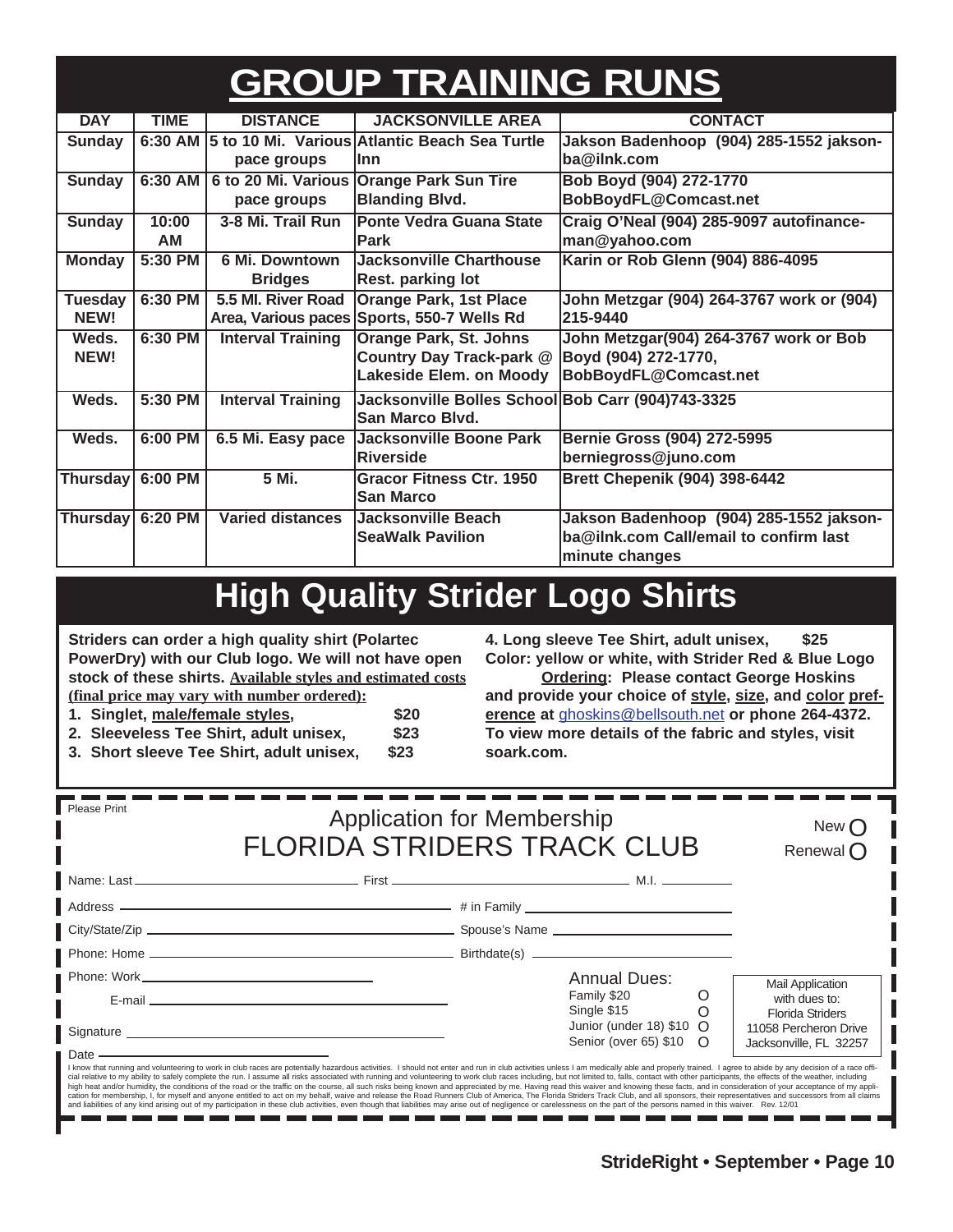# **MILE MARKER MUSINGS By Robert Glenn**

This column marks the end of the summer season with the **Tour de Pain**. Next month, we'll be reading about the **Summer Beaches Run** which starts our Grand Prix season here on the First Coast (once again missed by the hurricane du jour, thank goodness). We'll still have the afternoon thunderstorms for another month, so be careful out there.

**The Summer in the City 5K** was run in Hemming Plaza on the 24th of July. Our fastest Strider was **Bill**

**Phillips** with an 18:55, which earned him 1st in his age group while our fastest woman Strider was **Sue Whitworth** with a 26:20. Our Strider brethren who won their age group included **Bernie Candy, Frank Frazier, Leo Sheckells, Joe Connolly**, and **Jerrine Hamm**. **Tellis Martin** gets a special mention with his 2nd place in age group seeing as he is 85



## **Girls On The Run (continued from Page 5)**

### 5pm-6pm, Sept 13-Nov 17

4. Yates YMCA (Jacksonville) — Saturdays, 9am-10am, Sept 11-Nov 20. (Yates will have 2 groups)

5. Arlington YMCA (Jacksonville) — Tuesdays & Thursdays, 5pm-6pm, Sept 14-Nov 18

6. John E. Ford Elementary (Jacksonville) — Tuesdays & Thursdays, 3pm-4pm, Sept 14-Nov 18

Girls on the Run is a national program with an 8 year proven history of success, recognition and growth

throughout the country. Each year, more than 14,000 girls are participating and experiencing life-changes. Incredible!

To register, you may call 904-321-4315 or email us at GOTRneflorida@aol.com, and we will mail you a registration flier (bright, lime green colored). Please note that group sizes are limited and groups are formed on a first-come, firstserved basis. Also, if you're interested in coaching, please let us know — this is a wonderful and rewarding way to make a difference!

# **September Dinner Meeting with Todd Williams, Two Time Olympian, 5 Time Gate River Run Winner, Thursday, September 16, 2004**

**We are very pleased and fortunate to have Todd as our Guest Speaker and to welcome him as a new resident in the Jacksonville area. More good news - Todd is starting a personal coaching service. For more information please go to Todd's website at** www.PushThePace.com **You will not want to miss Todd's excellent presentation, "What it Takes."**

**Menu:** Italian Buffet with the trimmings, dessert, and complimentary beer and soft drinks. Social half-hour begins at 6:00 p.m with dinner being served at 6:30 p.m. Sherri Alexander is baking up another delicious batch of desserts for us. Thank You Sherri!

**Cost:** \$10 per Strider, or \$12 for non-members.

**RSVP: Please send check to**: **Strider Dinner, 1273 Leblanc Rd., Green Cove Springs, Florida 32043. Get your checks in by 9/10 so we can plan the food with the caterer and make sure you have a seat. Call Kent Smith to confirm availability if your RSVP is after 9/10. Ken, our Social Coordinator can also answer any questions at** (904) **284-6634.**

**Where: The Anheuser-Busch Brewery Hospitality Room…**111 Busch Drive, just East of I-95 on the North side of Busch Blvd (Take I-95 North from the intersection of I-95 & I-10 North on I-95 to Busch Blvd, exit 125, East to the Busch Brewery on the North side (left side as you're headed East).